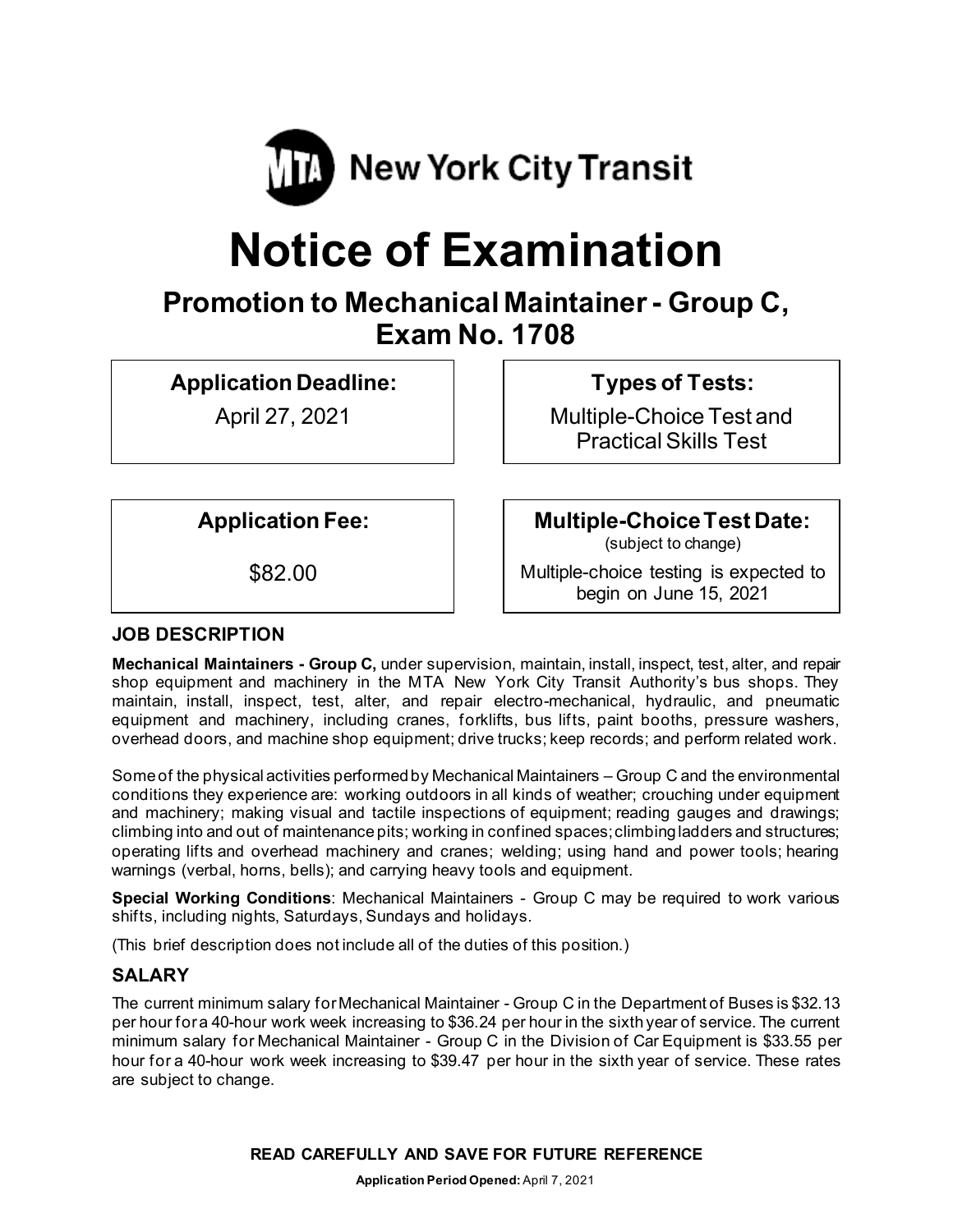#### **ELIGIBILITY TO TAKE EXAMINATION**

This examination is open to each employee of MTA New York City Transit who **on the first date of the multiple-choice test:**

- 1. Is or has been employed in the non-competitive title of Transit Mechanical Apprentice and has satisfactorily completed the 2-year Transit Mechanical Apprentice program in Facilities Maintenance, and is employed in the Department of Buses; or
- 2. Is permanently (not provisionally) employed in or appears on a Preferred List (see Note, below) for the title of Maintainer's Helper – Group B and is employed in the Department of Buses; and
- 3. Is not otherwise ineligible.

(Note: A "Preferred List" is a civil service list which is only for certain former permanent incumbents of the eligible title who have rehiring rights.)

This examination is also open to employees who were appointed to an eligible title pursuant to New York State Civil Service Law, section 55-a, and who meet all other eligibility requirements.

You are responsible for determining whether you meet the eligibility requirements for this examination prior to submitting the Application. If you do not know if you are eligible, check with **your department's Human Resources representative**. You may be given the tests before we verify your eligibility. If you are marked "Not Eligible," your application fee will **not** be refunded, and you will **not** receive a score.

This examination is **not** open to employees of MaBSTOA or MTA Bus Company, or to employees of MTA agencies other than MTA New York City Transit.

#### **REQUIREMENTS TO BE PROMOTED**

**From the non-competitive title of Transit Mechanical Apprentice:** At the time of promotion, you must be employed or have been employed in the title of Transit Mechanical Apprentice.

**From the competitive title of Maintainer's Helper – Group B:** At the time of promotion, you must have completed your probationary period in the eligible title of Maintainer's Helper- Group B and you must be permanently employed in that eligible title or your name must appear on a Preferred List for that eligible title. Additionally, you must have served permanently in the eligible title of Maintainer's Helper – Group B for at least one year. Time served prior to a break in service of more than one year will not be credited.

**Driver License Requirement:** At the time of promotion, you must have:

- 1. A Class B Commercial Driver License (CDL) valid in the State of New York with no disqualifying restrictions that would preclude the performance of the duties of this title.
- 2. A Motor Vehicle Driver License valid in the State of New York and a Learner Permit for a Class B CDL valid in the State of New York with no disqualifying restrictions.

If you qualify under "2" above, you must meet the following conditions, or your employment will be terminated:

- 1. You must pass a special training course in truck operation offered by MTA New York City Transit; and
- 2. You must receive a Class B CDL valid in the State of New York with no disqualifying restrictions within six months of your appointment.

The Class B CDL, as described above, must bemaintained forthe duration of youremployment. Such license and/or Learner Permit must not include any restrictions which would preclude the performance of Mechanical Maintainer – Group C work. If you have any serious moving violations, license suspension, or an accident record, you may be disqualified.

(Continued)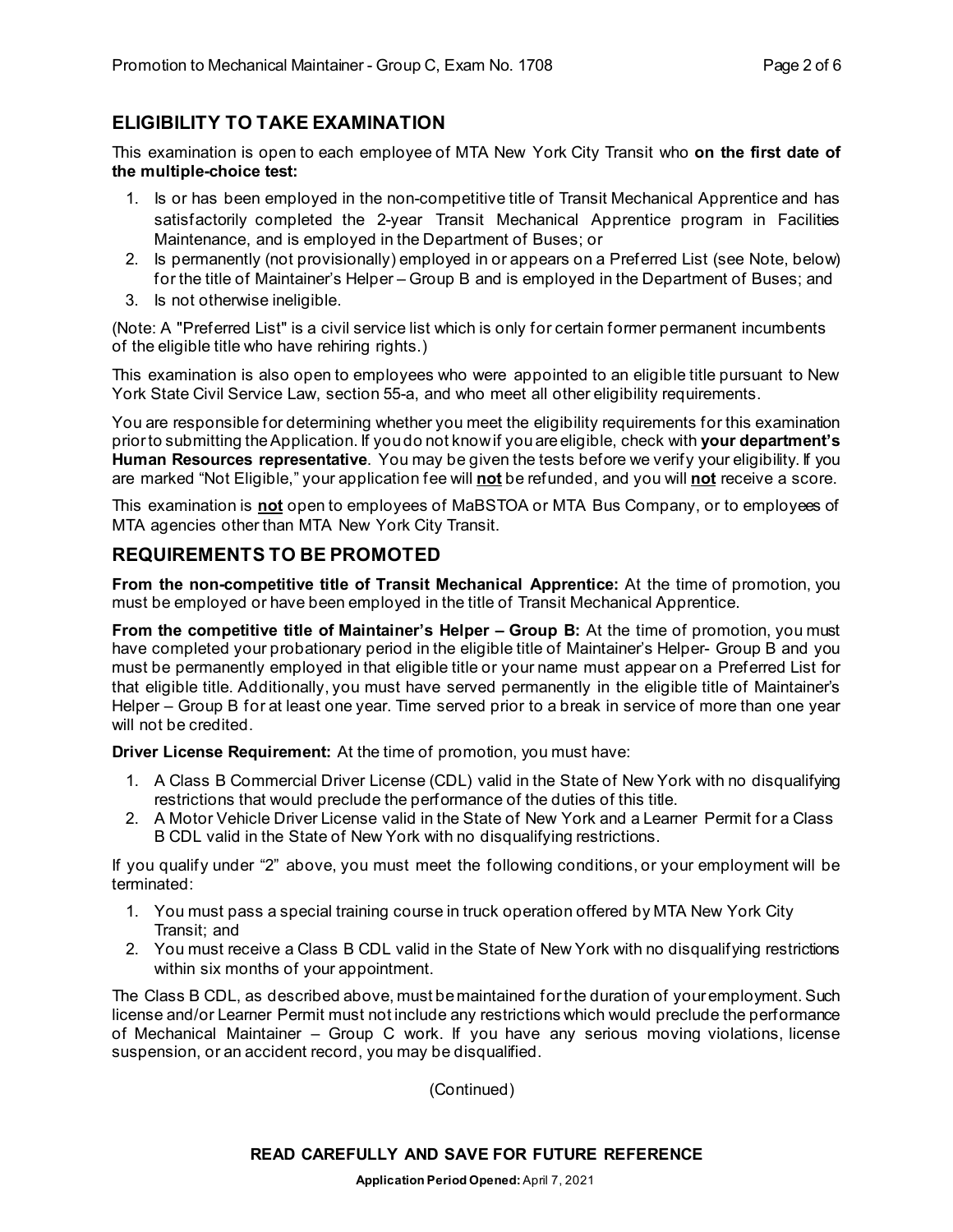#### **REQUIREMENTS TO BE PROMOTED** (Continued)

**Commercial Motor Vehicle Driving Experience in the Military or New York National Guard**: If you are an active member or former member (discharged in the past year) of the military or New York National Guard and have experience driving a Commercial Motor Vehicle in the military or New York National Guard, you may be eligible for a waiver of the New York State commercial driving skills test through the New York State Department of Motor Vehicles. If you believe that you may be eligible for this waiver, you must apply for the waiver through the New York State Department of Motor Vehicles.

**Medical Requirement:** Medical guidelines have been established for the position of Mechanical Maintainer – Group C. Candidates will be examined to determine whether they can perform the essential functions of the position of Mechanical Maintainer – Group C. Where appropriate, a reasonable accommodation will be provided for a person with a disability to enable him or her to take the examination and/or perform the essential functions of the job.

**Drug Screening Requirement:** You must pass a drug screening in order to be promoted, and if promoted, you will be subject to random drug and alcohol tests for the duration of your employment. Additionally, if you have tested positive on a drug or alcohol test or had a refusal to test during preemployment or while employed by a Federal DOT-regulated employer during the applicable period, you must have completed the Substance Abuse Professional (SAP) evaluation, referral and education/treatment process required by federal law in order to be promoted to this safety-sensitive position.

#### **HOW TO SUBMIT AN APPLICATION**

If you believe you meet the requirements in the "Eligibility to Take Examination" section, you may submit an application during the application period. The MTA Exam Information Center, located in the lobby of 180 Livingston Street, Brooklyn, NY 11201, is currently closed. If you believe you have a special circumstance (e.g., a disability, military duty) that prevents you from applying as instructed below, please refer to the Special Circumstances Guide referenced in the "Special Arrangements" section below. Applications will **not** be accepted in person.

#### **Online Applications:**

- 1. If you are an active MTA employee, apply using the "BSC" employee portal at [www.mymta.info](http://www.mymta.info/) by the last day of the application period (non-active MTA employees and applicants requesting a fee waiver must email us by the last day of the application period a[t examsunit@nyct.com](mailto:examsunit@nyct.com) for application instructions). Note: The application system may not function properly with mobile devices or tablets. For best results when applying, please use Internet Explorer, open a new window, and avoid having multiple tabs open in the same window.
- 2. Once you have logged in, click on the My Job Search ribbon and then click on Exams (non-Railroad).
- 3. Follow the steps to submit an application.
- 4. Active MTA employees must pay the application fee via payroll deduction.
- 5. A confirmation number will appear on the same page after submitting your application and authorizing a payroll deduction (Save this number for future reference).

**IMPORTANT**: Your application submission confirms that you have read this Notice of Examination, including any dates and the requirements.

(Continued)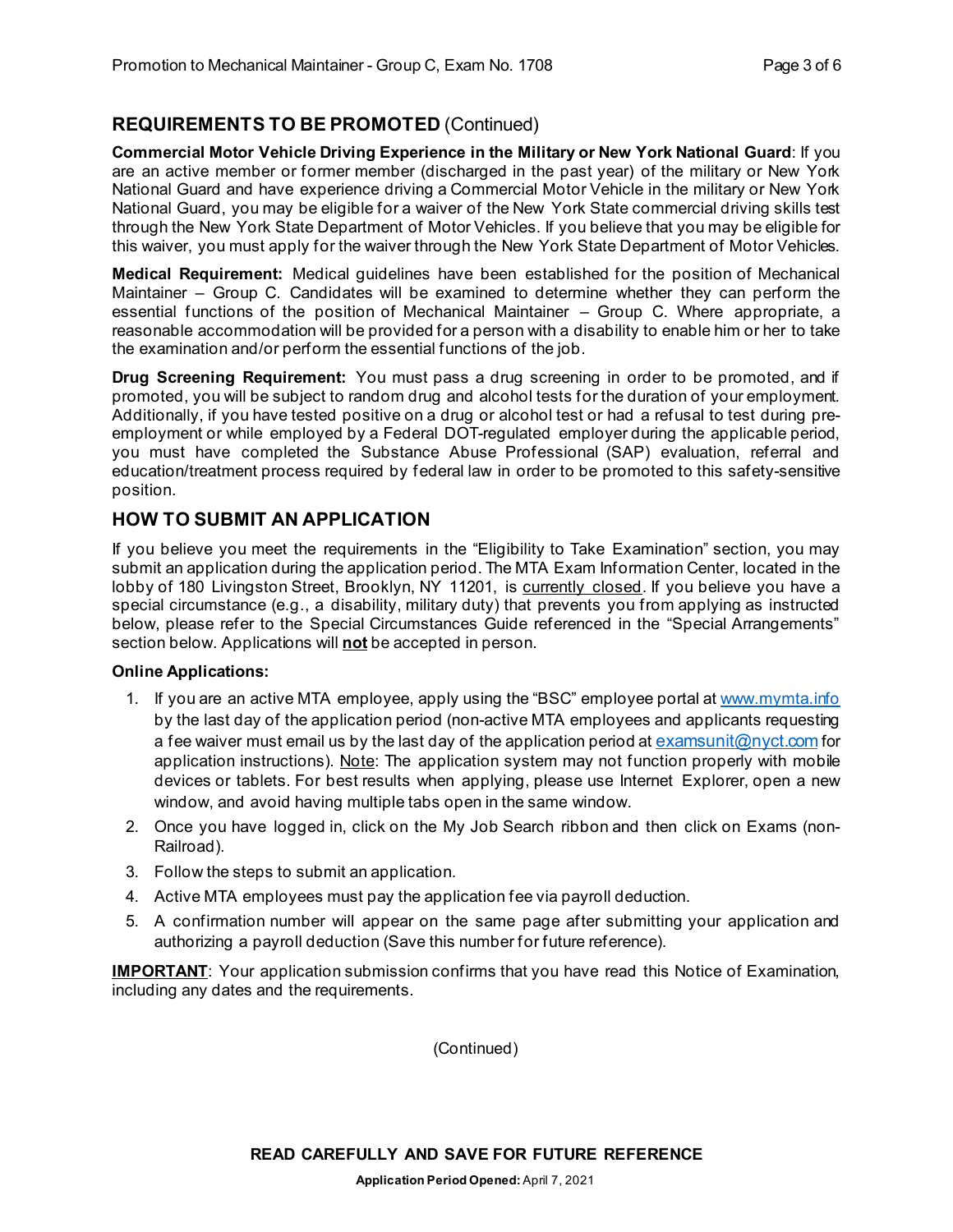#### **HOW TO SUBMIT AN APPLICATION** (Continued)

**Application Fee**: This fee is generally not refundable. Under special circumstances, you may be entitled to a refund. Please refer to the Department of Citywide Administrative Services ("DCAS") General Exam Regulation E.3.4 to determine if you are entitled to a refund. Please visit [http://web.mta.info/nyct/hr/forms\\_instructions.htm](http://web.mta.info/nyct/hr/forms_instructions.htm) to access the DCAS General Exam Regulations online. Application fee refund requests, along with any relevant supporting documentation, should be emailed to [examsmakeups@nyct.com](mailto:examsmakeups@nyct.com) or mailed to the address in the "Correspondence" section below.

### **ADMISSION LETTER**

An Admission Letter will be mailed to you about 10 days before the first date of the multiple-choice test. If you do not receive an Admission Letter at least 4 days before this date, you must email a request for a duplicate Admission Letter to  $\frac{examsunit(Qnyct.com)}{R}$ . A paper copy of the Admission Letter is your ticket for admission to the test.

Applicants **must** keep their mailing address **up to date**. Please refer to the "Correspondence" section below for instructions on how to update your address and other contact information.

#### **THE TEST**

You will be given a qualifying multiple-choice test and a competitive practical skills test. You must achieve a score of at least 70% to pass each test.

You will be assigned to a qualifying multiple-choice test date and location, and you cannot request that your scheduled test date or location be changed, unless you meet the conditions in the "Special Arrangements" section below.

Only those who pass the qualifying multiple-choice test will be scheduled to take the competitive practical skills test. Your score on the competitive practical skills test will determine 85% of your final score. Your seniority will determine the remaining 15%. You must pass the qualifying multiple-choice test and the competitive practical skills test to have your seniority credited. Your seniority score will be 70 plus ½ point for each three months of completed, continuous service with any agency under the jurisdiction of the Commissioner, Department of Citywide Administrative Services, in permanent competitive and non-competitive class titles. Your service will be credited through the first date of the qualifying multiple-choice test, up to a maximum of 15 years. Time served prior to a break in service of more than one year will not be credited.

Veterans' or Disabled Veterans' Credit will be granted only to eligible passing candidates who request that they be applied. Veterans' or Disabled Veterans' Credit should be requested at the time of application but **must** be requested before the date the eligible list is established Claims for Veterans' or Disabled Veterans' Credit will not be processed after the eligible list is established.

The qualifying multiple-choice test may include questions on mechanics, information gathering, inductive reasoning, deductive reasoning and written comprehension as they relate to the mechanical and electro-mechanical tasks performed by Mechanical Maintainers – Group C.

The competitive practical skills test may measure your ability to troubleshoot and repair the electromechanical, hydraulic and pneumatic components of fixed and non-fixed shop equipment typically found in a bus maintenance and repair facility.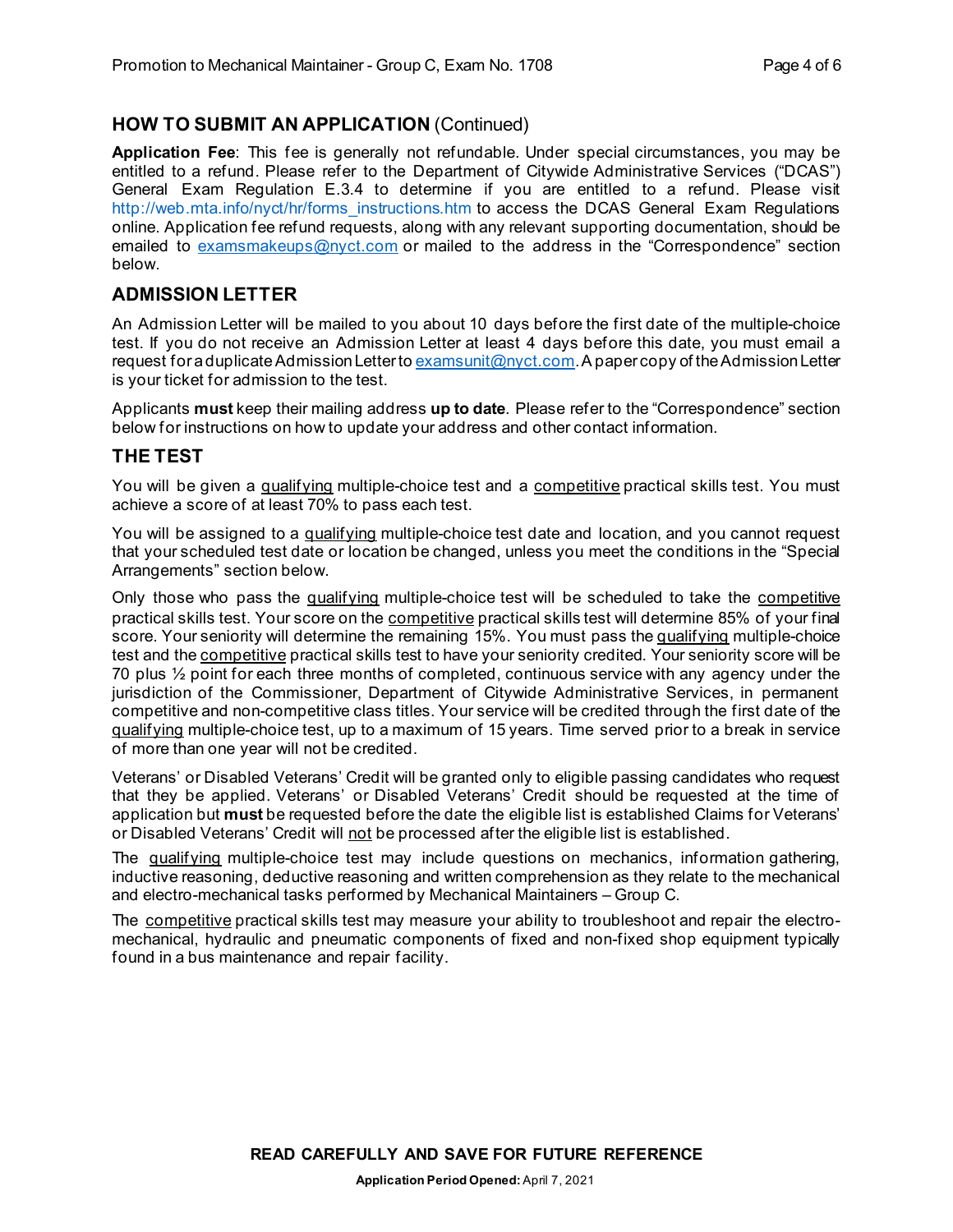# **TEST ADMINISTRATION GUIDELINES**

**Warning:** You are not permitted to enter the test site with cellular phones, smart watches, beepers, pagers, cameras, portable media players, or other electronic devices. Calculators are **not** permitted. Electronic devices with an alphabetic keyboard or with word processing or data recording capabilities such as planners, organizers, etc. are prohibited. If you use any of these devices in the building at any time before, during or after the test, you may **not** receive your test results, your test score may be nullified, and your application fee will **not** be refunded.

**Social Distancing** and other safety protocols, **including the wearing of masks**, will be required during the administration of the test. Further details will be provided on your admission letter.

You may not have any other person, including children, present with you while you are being processed for or taking the test and no one may wait for you inside of the test site while you are taking the test.

**Leaving:** You must leave the test site once you finish the test. If you leave the test site after being fingerprinted but before finishing the test, you will not be permitted to re-enter. If you disregard this instruction and re-enter the test site, you may not receive your test results, your test score may be nullified, and your application fee will not be refunded.

**Proof of Identity:** You must present your MTA New York City Transit employee ID when you arrive to take the test.

#### **THE TEST RESULTS**

If you pass the qualifying multiple-choice test and the competitive practical skills test and are marked eligible, your name will be placed in final score order on an eligible list and you will be given a list number. You will be notified by mail of your test results. You will be considered for promotion when your name is reached on the eligible list.

#### **ADDITIONAL INFORMATION**

**Training:** You may be required to undergo a formalized training course during your probationary period. Failure to successfully complete the training course may result in termination or being returned to your previously held permanent title.

**Probationary Period:** You will be required to complete a probationary period. If you do not successfully complete the probationary period, you may be terminated.

#### **SPECIAL ARRANGEMENTS**

**Late Applications**: Refer to the "Correspondence" section below to contact the Examinations Unit to determine the procedure for submitting a late application if you meet one of the following conditions:

- 1. You are absent from work for at least one-half of the application period and are unable to apply for reasons such as vacation, sick leave or military duty; or
- 2. You become eligible after the above application period, but on or before the first test date.

**Special Test Accommodations:** If you plan to request an alternate test date due to your religious observance or special testing accommodations due to disability, please follow the instructions included in the Special Circumstances Guide, which is accessible online at [http://web.mta.info/nyct/hr/forms\\_instructions.htm](http://web.mta.info/nyct/hr/forms_instructions.htm) and will be attached to this Notice of Examination during the application period. An alternate test date due to religious observance must be requested no later than 15 days prior to the date on which qualifying multiple-choice testing is expected to begin. Special testing accommodations due to disability must be requested no later than 30 days prior to the date on which qualifying multiple-choice testing is expected to begin.

(Continued)